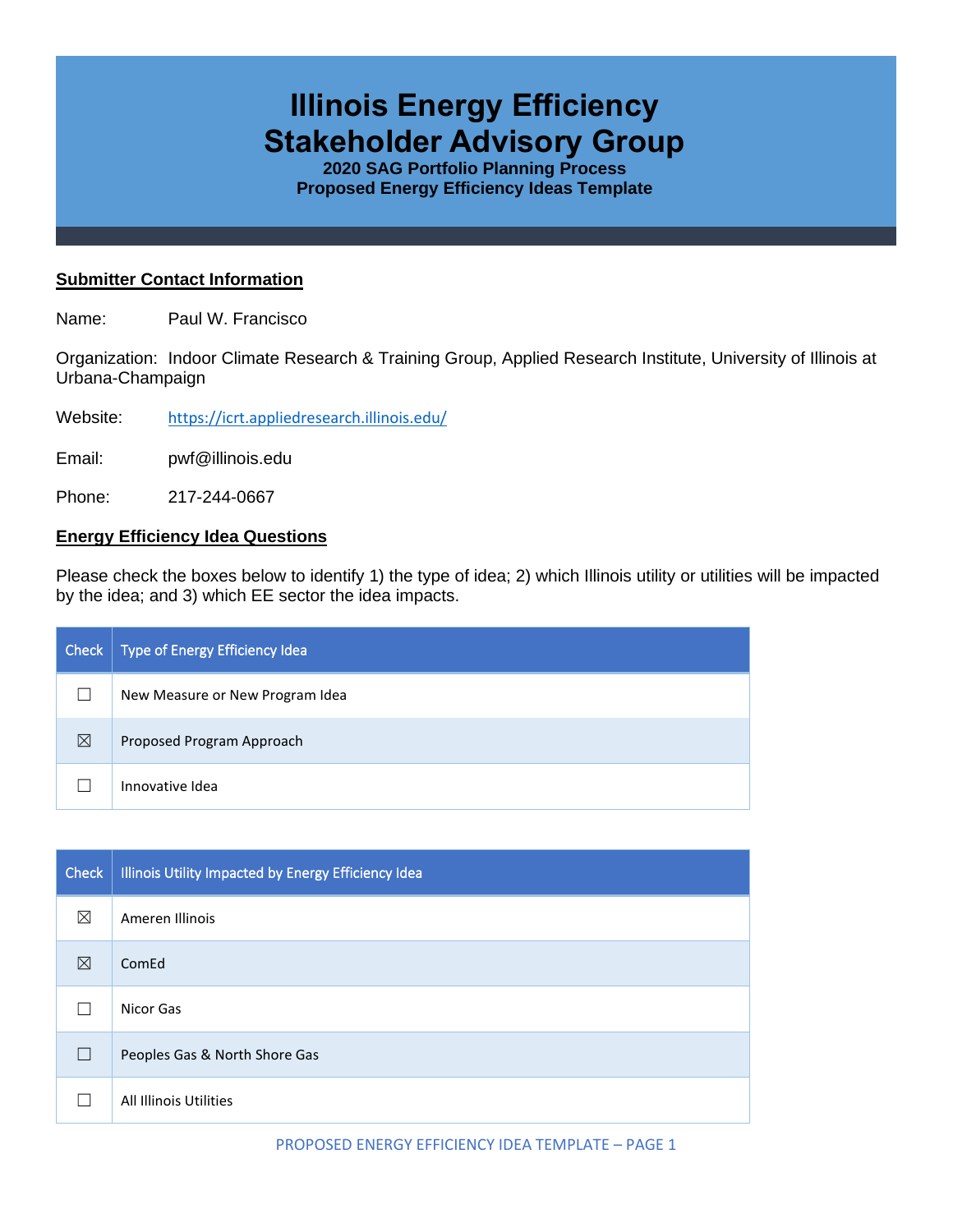| <b>Check</b> | Energy Efficiency Sector Targeted by Energy Efficiency Idea                  |
|--------------|------------------------------------------------------------------------------|
| $\boxtimes$  | Residential Customers – Single Family (non-income qualified/income eligible) |
|              | Residential Customers – Multifamily (non-income qualified/income eligible)   |
| ⊠            | Residential Customers - Single Family Income Qualified/Income Eligible       |
|              | Residential Customers – Multifamily Income Qualified/Income Eligible         |
|              | Small Business Customers (commercial & industrial sector)                    |
|              | Medium/Large Business Customers (commercial & industrial sector)             |
|              | Other (research & development, emerging technologies, market transformation) |

# **Additional Questions**

1. **Description of Idea:** Describe the proposed idea, including the purpose of the suggested idea and rationale. Describe whether this is an idea that could be implemented in an existing EE program, or whether the idea involves establishing a new measure or program. Please indicate whether additional research may be required before implementation.

*Questions to consider: What issue will this proposed change resolve? Will the proposed change increase participation and result in increased energy savings? Will this reduce costs? Will this increase customer satisfaction? Will this help achieve statutory goals? Will this help increase program penetration?* 

Electrification is gaining interest. A major part of electrification is the installation of heat pumps. Regardless of whether this is a current direction for Illinois utilities, when gas furnaces are replaced with heat pumps it is essential to account for duct losses if the heat pump efficiency is to be realized. Research has shown that duct losses impact heat pump efficiency more than they do furnace efficiency. The idea proposed here is to develop training for implementers on the impact of duct losses on heat pump performance, and to provide guidance on specifications for duct thermal performance that will deliver savings in Illinois climates. This will result in increased savings and greater customer satisfaction when heat pumps are installed.

2. **Implementation:** How will this idea be delivered to the target market? Describe marketing strategies used to reach the target market and minimize market confusion.

Training can be developed and then marketed to assessors and contractors in cooperation with utilities. Training can conceivably be provided online, and can also be structured to provide CEUs for other certifications.

3. **Background:** Describe where the idea originated from, including whether this idea has been successfully implemented in other jurisdictions. Provide specific background information that will help utilities and SAG participants understand the proposed idea.